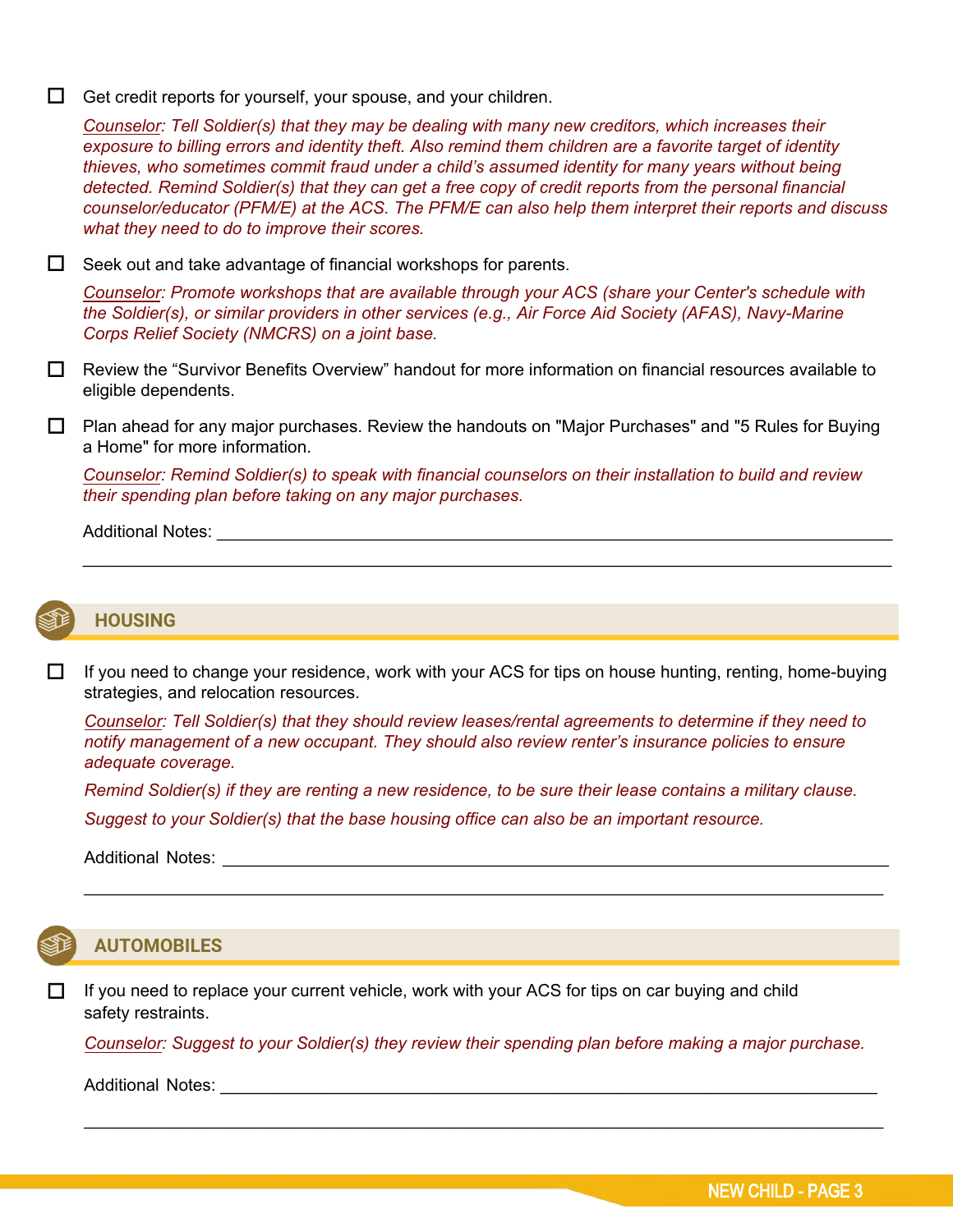# S

L,